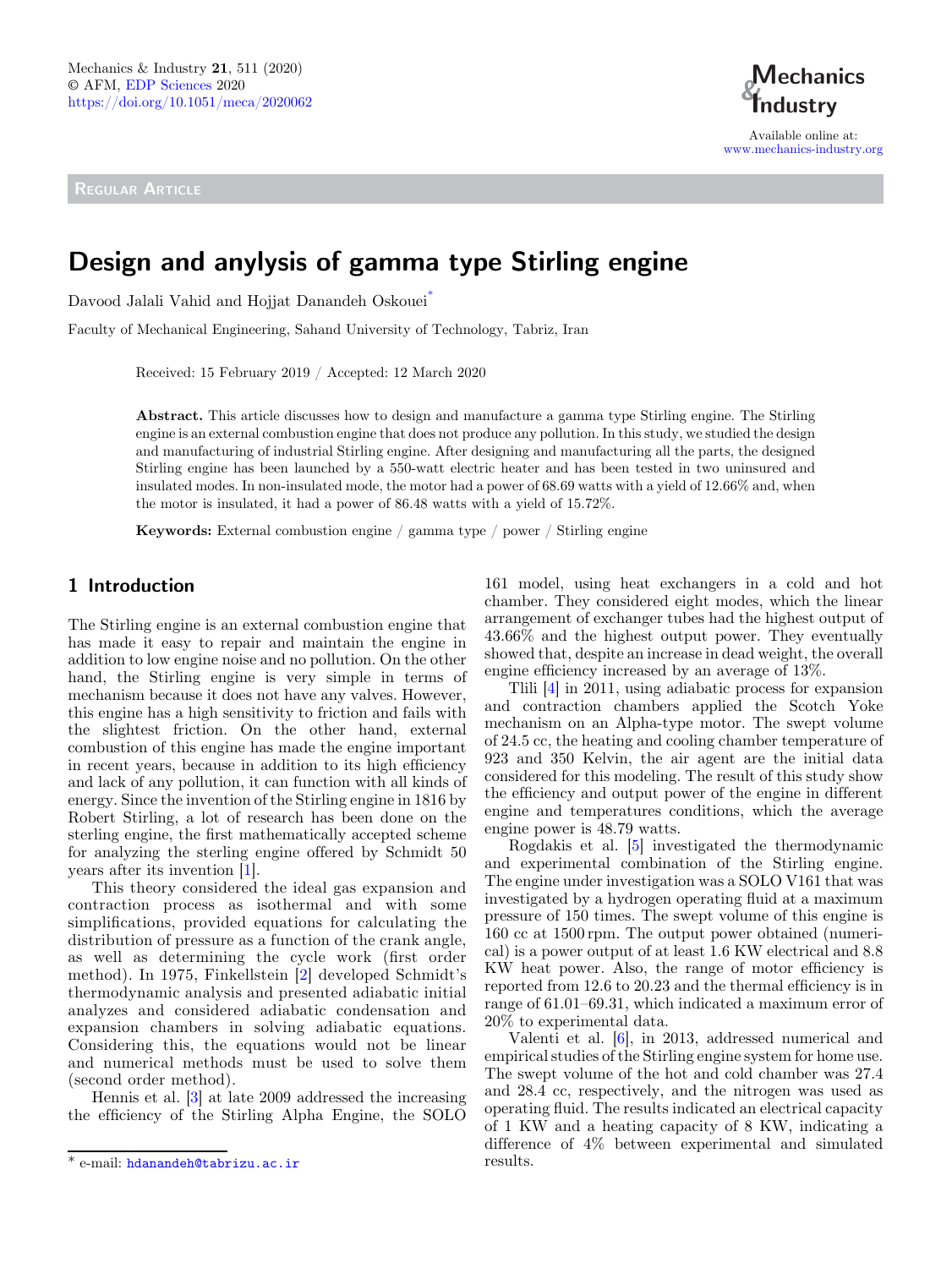Ferreira et al. [\[7](#page-4-0)] modelled and estimated the cost of the Alpha Stirling engine for the simultaneous generation of power and heat. The research took into account two fluid types of hydrogen and helium at an average pressure of 30 bar. The swept and dead volume of cylinders were 130 and 25 cc, respectively, and regenerator volume was 69.8 cc. The results showed that the motor efficiency in contrast to the output power in the hydrogen agent fluid is higher than the helium. The minimum output is 28.5% and the output power is 1.7 KW. At the end, the cost of each part of the engine is given, which engine body has the highest cost. The price per watt is estimated to be about 17 euros.

Ahmadi et al. [[8\]](#page-4-0) addressed the optimization of the GPU3 beta engine model based on power output and engine efficiency at various engine speeds. The temperature of the hot and cold chamber was  $288 \text{ K}$  and  $977 \text{ K}$ , respectively, average pressure was 41 times, and operating fluid was helium. The results showed that increasing the length of the course reduces engine power and efficiency. Other result of this research was the significant impact of internal irreversibility.

Li et al. [\[9](#page-4-0)], in 2015, investigated the loss of the gamma sterling engine and the impact of these losses on the engine efficiency using Schmidt method. They considered the temperature of 317.9 K for a hot chamber, a temperature of 299.1 for cold chamber, operating fluid of air, and 1 bar initial pressure as the initial parameters for simulation. The results showed that the losses due to motor leakage was about 2%.

Fransson et al. [[10\]](#page-5-0) addressed the numerical simulation of gamma-type stirling engine power. They include the initial pressure of 12.5 bar and the phase difference of 80 and 90 degrees. They studied the power on different cylinder diameters with different lengths, which reduction in the power consumption by increasing the diameter of the cylinder can be noted as the result.

Ni et al. [[11\]](#page-5-0) in 2016 had numerical and experimental analysis on the Stirling engine of the beta model based on 100 watts power. The operating fluids used in this study was helium and nitrogen, which better efficacy and efficiency was observed in the helium. They showed that reducing the initial pressure of the engine reduces the cycle efficiency.

Review of related literature indicates the importance of use of the Stirling engine, because in addition to high efficiency and lack of pollution, it has high flexibility in term of the type of fuel consumed. For example, this engine can be launched by solar energy using a parabolic collector.

# 2 Design and construction of Stirling engine

#### 2.1 Construction the main components

The Stirling cycle involves two constant temperature processes and two fixed volume processes, which works as shown in Figure 1, that shows the temperature-pressure diagram of the Stirling cycle in a closed thermodynamic cycle. The efficiency of this cycle is in based on equation (1), which is ideally equal to the efficiency of the Carnot cycle, which has the highest efficiency between two



Fig. 1. Diagram of temperature-pressure Stirling cycle [\[7\]](#page-4-0).



Fig. 2. Scheme Stirling engine of gamma type.

temperature sources [[12\]](#page-5-0).

$$
\eta_c = \frac{W_{\text{out}}}{Q_h} = \left(1 - \frac{T_c}{T_h}\right). \tag{1}
$$

Conventional Stirling engines are divided into 3 types of alpha, beta and gamma, which phase difference of 90 degrees in the motion of the pistons is a common point between them. In this study, the gamma type is considered for the design and construction of the Stirling engine, the general design of which is in accordance with Figure 2.

Designing and manufacturing of Stirling engine parts the output power base for the research is considered to be 80 watts. Based on this, the West's (2) and Beale's (3) ratios were used to obtain the swept volume that was the starting point for design. In order to use the mentioned relations, the temperature of the hot and cold chamber was 250 and 50 °C, respectively, Beale coefficient was 0.11, the coefficient of West was 0.4, revolution was about 700 rpm and the maximum pressure was 6 bar.

Thus, the displacement cylinder volume is obtained using the West's and Beale's coefficients which was 103 and 121 cc, respectively. On this basis, the optional cylinder volume is considered to be 103 cc. Due to this volume, the internal diameter of the displacement cylinder is 75 mm and the swept length is 23 mm.

The Carlquist's relation (4) using the data above predicts the engine efficiency about 17.21–22.18%. Further, according to the design of Figure 2, other parts were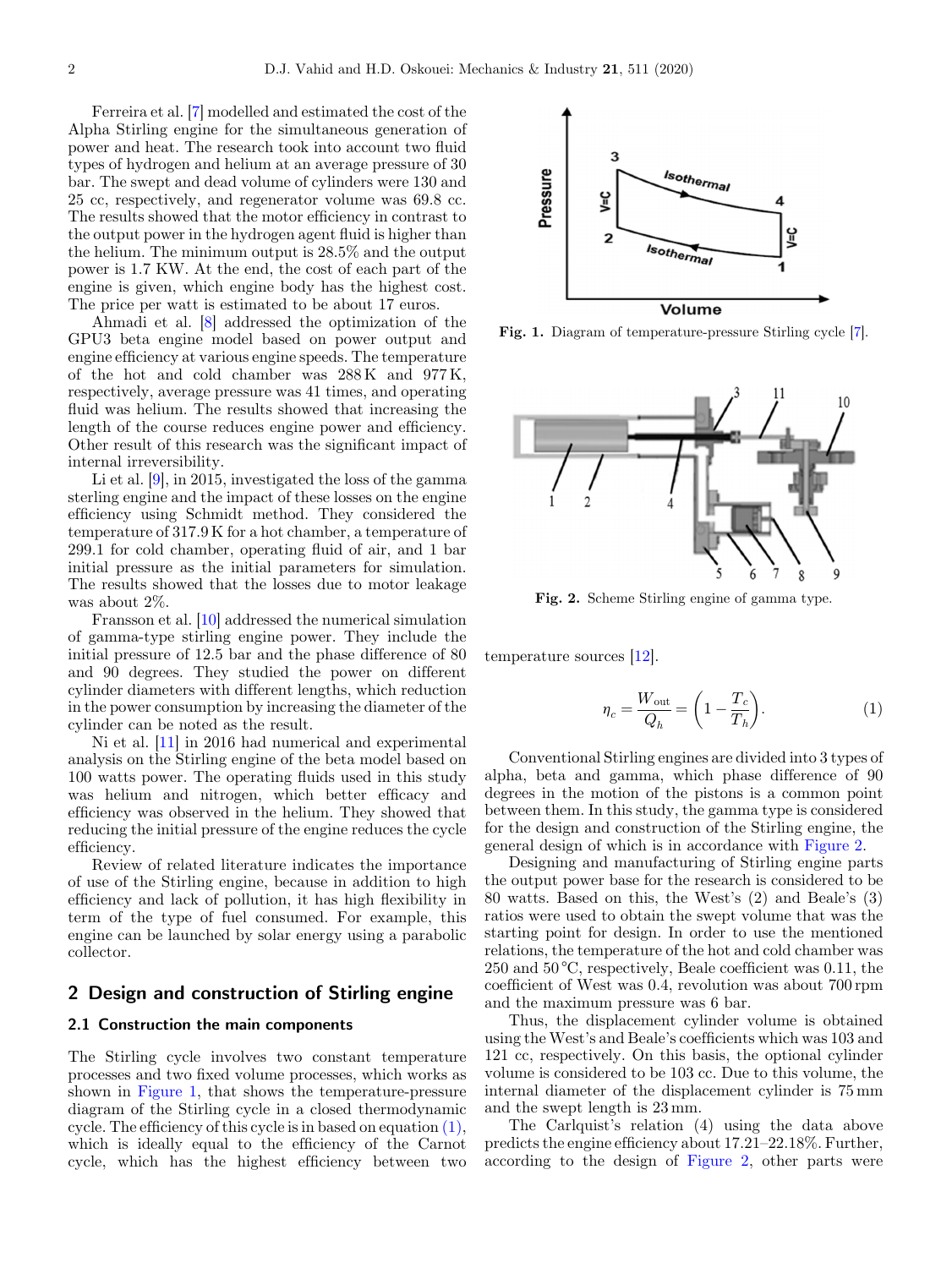Table 1. Component specifications of Stirling engine.

| N  | Piece details                        | Piece<br>material | $D_i$<br>$\rm (mm)$ | D <sub>o</sub><br>$\rm (mm)$ | Length<br>$\rm (mm)$ | Weight<br>$(\mathrm{gr})$ |
|----|--------------------------------------|-------------------|---------------------|------------------------------|----------------------|---------------------------|
| 1  | Displacement piston                  | aluminum          | 63                  | 73                           | 46                   | 230                       |
| 2  | Displacement cylinder                | aluminum          | 75                  | 118                          | 88                   | 795                       |
| 3  | Displacement cylinder bushing        | <b>Brass</b>      | 5                   | 30                           | 30                   | 71                        |
| 4  | Displacement piston connecting rod   | Steel             |                     | 5                            | 110                  | 14                        |
| 5  | Power cylinder head                  | Steel             |                     |                              | 20                   | 2907                      |
| 6  | Power cylinder                       | Steel             | 50                  | 68.2                         | 69.5                 | 920                       |
| 7  | Power piston                         | Steel             | 44.4                | 49.95                        | 50                   | 308                       |
| 8  | Power connecting rod                 | Steel             |                     |                              | 106                  | 40                        |
| 9  | Crankshaft                           | Steel             |                     | 10                           | 110                  | 68                        |
| 10 | Flywheel                             | Steel             |                     | 184                          | 12.2                 | 900                       |
| 11 | Displacement cylinder connecting rod | <b>Brass</b>      |                     |                              | 5                    | 66                        |

Table 2. General specifications of Stirling engine.

| Dead volume of displacement cylinder  | 66 cc            | Displacement cylinder swept volume | $103\;\mathrm{cc}$ |
|---------------------------------------|------------------|------------------------------------|--------------------|
| The dead volume of the power cylinder | $18\ {\rm cc}$   | swept volume of the power cylinder | 86 cc              |
| Total weight                          | $9.5 \text{ kg}$ | cylinders volume ratio             | 1.2                |
| Operating fluid                       | air              |                                    |                    |

designed and built. low weight of parts, appropriate thermophysical properties, reasonable price for selected material, and temperature range of the piece were considered in designing all the pieces; the specifications of the main pieces are given in Table 1. The overall engine profile is also shown in Table 2.

$$
W_{\text{out}} = F \cdot P \cdot \omega \cdot V_{\text{swd}} \cdot \frac{T_h - T_C}{T_h + T_C} \tag{2}
$$

$$
W_{\text{out}} = Be \cdot P \cdot \omega \cdot V_{\text{swd}} \tag{3}
$$

$$
\eta_e = \left(1 - \frac{T_C}{T_h}\right) \cdot C \cdot \eta_H \cdot \eta_M \cdot Z \tag{4}
$$

#### 2.2 Engine balance

In this engine displacement crank and power crankshaft are two nonbalance masses, each with a 90-degree angle. Thus, according to Figure 3, the engine is balanced by adding two masses along the lines of the nonbalance masses.

To do this, if center of mass of the nonbalance objects is obtained the mass and the distance of the unknown masses, can be obtained from equation  $(5)$  for the x axis as well as equation  $(6)$  for the y axis.

$$
X: m_2 \cdot r_2 = m_4 \cdot x, \quad m_4 \cdot x = 61 \tag{5}
$$

$$
Y: m_1 \cdot r_1 = m_3 \cdot y, m_3 \cdot x = 60. \tag{6}
$$



Fig. 3. Unbalance and balancing objects.

Thus, taking into account  $x$  and  $y$ , the balancing masses  $m_3$  and  $m_4$  are obtained.

$$
y = 0.39
$$
 mm,  $m_3 = 190$  gr  
 $y = 13.65$  mm,  $m_4 = 44$  gr

#### 2.3 Electrical heater

The engine was first launched by an electric heater placed inside the displacement cylinder. In fact, the dead volume of the displacement cylinder mentioned in Table 2 is due to the presence of this heater. The maximum heater heating power is about 550 watts. It is also possible to reduce the input power using the electric dimmer. The final form of the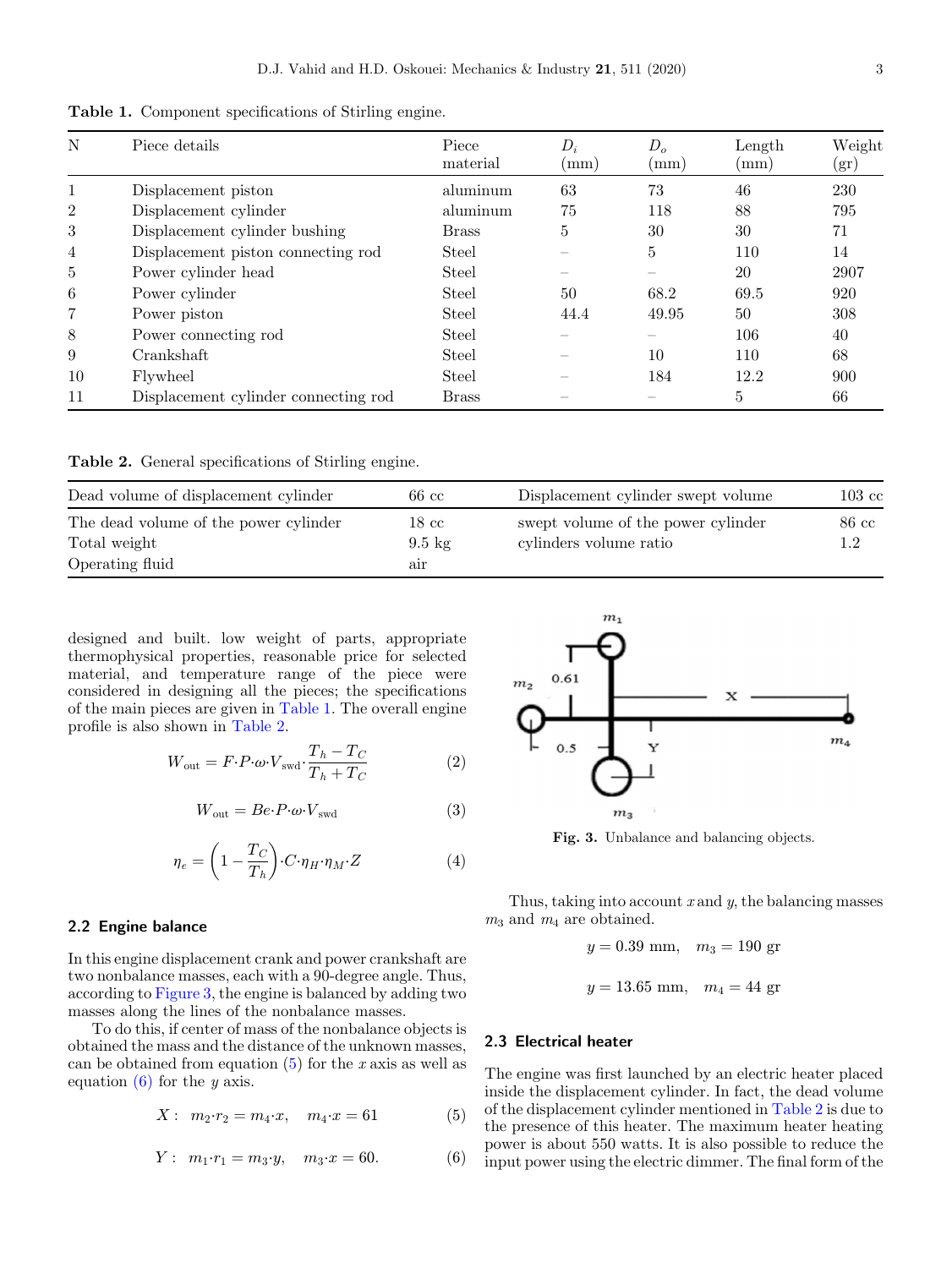

Fig. 4. The Stirling engine built.



engine is shown in Figure 4. The engine details are also shown in Figure 5.

# 3 Results

The experiments were carried out in two insulated and noninsulated hot cylinder displacement cases. In each test, the power output of the motor is obtained by reducing the input voltage (V) by the dimmer. In each test, the temperature of the cold and hot chambers, rotation, and torque of the engine is measured. The maximum output torque of the motor in this mode is 23.1 N.m. at 541 rpm. In fact, the maximum output power of an engine in a noninsulated state is 69.68 watts. Figures 6 and 7, respectively, show the output power and motor efficiency in terms of the temperature of the hot chamber in non-insulated conditions.

In non-insulated mode, some of the power input to the engine is lost through the transfer from the hot chamber of displacement cylinder. Therefore, the engine was tested once again when the hot chamber of displacement cylinder (two third of cylinder displacement) was insulated. The maximum torque in this mode is  $1.34$  N m. In this case, the engine speed is 616 rpm, so the maximum output



Fig. 6. Diagram of temperature-power Stirling engine without insulation.



Fig. 5. Details of the Stirling engine.<br>Fig. 7. Diagram of Temperature-efficiency Stirling engine without insulation.

power of the engine in the uninsulated state is 86.44 watts. The engine power and efficiency in terms of the temperature of the hot chamber in the case where engine is insulated are shown in [Figures 8](#page-4-0) and [9.](#page-4-0)

# 4 Conclusion

A more accurate comparison of the results indicated a quantitative difference between the values obtained for power and efficiency with calculated values of Beale, West and Carlquist's methods.

Due to the fact that the sterling engine fails with the slightest friction, therefore, in addition to increasing the diameter of the displacement cylinder, which reduces the length of the displacement course, the lubrication operation should be carried out regularly on the cylinder because the maximum friction of the motor at the contact point of the power cylinder. Also, increasing the power of the electric heater, and thereby increasing the temperature of the hot chamber, will increase the pressure, resulting in increased power and engine efficiency. On the other hand, the engine's balance has significantly reduced the vibration of the engine so that the engine had the least vibration in operating condition, because a small amount of unbalance prevents the engine from operating.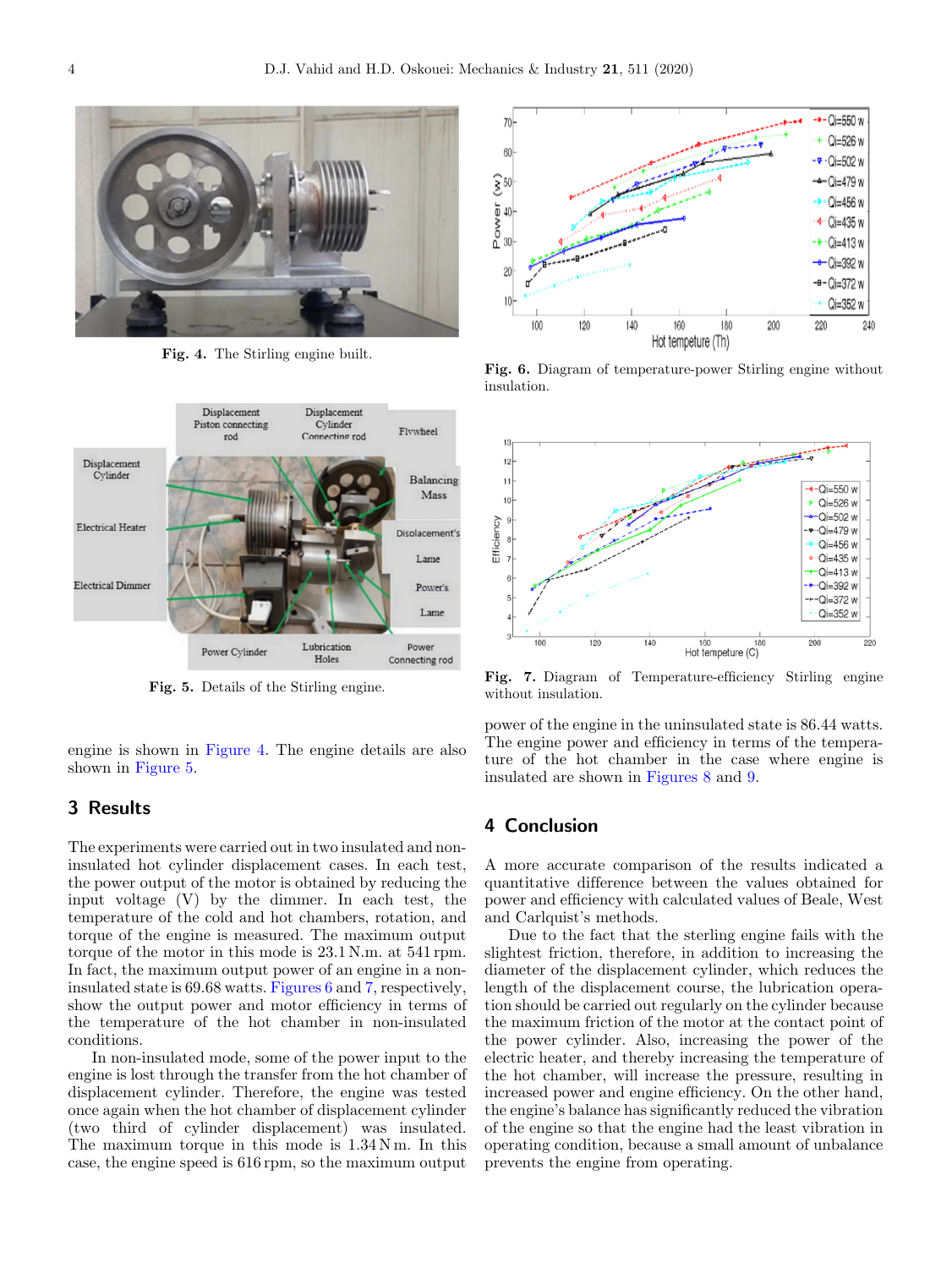<span id="page-4-0"></span>

Fig. 8. Diagram of temperature-power Stirling engine with insulation.



Fig. 9. Diagram of temperature-efficiency Stirling engine with insulation.

By inserting an electric heater into the cylinder, the heat loss is reduced greatly, because output of the heater directly is transferred to the operating fluid in hot chamber of displacement cylinder, which increases the engine efficiency in different conditions.

#### Nomenclature

- W Output power, watt
- $Q$  Transfer rate heat, watt<br>  $T$  Temperature, K
- $T$  Temperature, K<br> $F$  West's coefficien
- $F$  West's coefficient<br> $P$  Pressure, bar
- Pressure, bar
- V Volume,  $m<sup>3</sup>$
- $\omega$  Rotational speed, Hz
- $B_e$  Beale's coefficient
- $C$  Coefficient ratio to Carnot returns (0.65–0.75)<br>  $Z$  Correction factor (0.95)
	- Correction factor  $(0.95)$
- $m$  Mass (gr)
- r Massage center distance to crankshaft axis, m
- D Diameter, m
- $\eta_C$  Cycle efficiency
- $\eta_H$  Heating efficiency (0.85–0.9)
- $\eta_M$  Engine mechanical efficiency (0.85–0.9)
- $\eta_e$  Engine efficiency

#### Subscripts

- out Output
- o Outer side
- i Inner side
- h Hot
- c Cold

swd Sswept of displacement cylinder

This work supported by Mechanical Faculty of Sahand University of Technology, Iran.

### **References**

- [1] G. Schmidt, The theory of Lehmann's calorimetric machine, Z. ver. Dtsch. ing 15 (1871)
- [2] T. Finkellstein, Analogue Simulation of Stirling Engine, Simulation (1975), Vol. 2
- [3] A. El-Ehwany, G. Hennes, E. Eid, E. El-Kenany, Development of the performance of an alpha-type heat engine by using elbow-bend transposed-fluids heat exchanger as a heater and a cooler, Energy Convers. Manag. 52, 1010– 1019 (2011)
- [4] I. Tlili, Numerical model for predicting thermodynamic cycle and thermal efficiency of an alpha-type stirling engine with Ross Yoke Mechanism, Science 1 (2011)
- [5] E. Rogdakis, G. Antonakos, I. Koronaki, Thermodynamic analysis and experimental investigation of a Solo V161 Stirling cogeneration unit, Energy 45, 503–511 (2012)
- [6] G. Valenti, P. Silva, N. Fergnani, G. Di Marcoberardino, S. Campanari, E. Macchi, Experimental and numerical study of a micro-cogeneration Stirling engine for residential applications, Energy Proc. 45, 1235–1244 (2014)
- [7] A.C. Ferreira, R.F. Oliveira, M.L. Nunes, L.B. Martins, S.F. Teixeira, In modelling and cost estimation of stirling engine for CHP applications, in International Conference on Mechanics, Fluid Mechanics, Heat and Mass Transfer, EUROPMENT, ed., Europment, Interlaken, Switzerland, 2014, 1–9
- [8] M.H. Ahmadi, M.A. Ahmadi, F. Pourfayaz, M. Bidi, H. Hosseinzade, M. Feidt, Optimization of powered Stirling heat engine with finite speed thermodynamics, Energy Convers. Manag 108, 96–105 (2016)
- [9] R. Li, L. Grosu, D. Queiros-Condé, Losses effect on the performance of a Gamma type Stirling engine, Energy Convers. Manag. 114, 28–37 (2016)